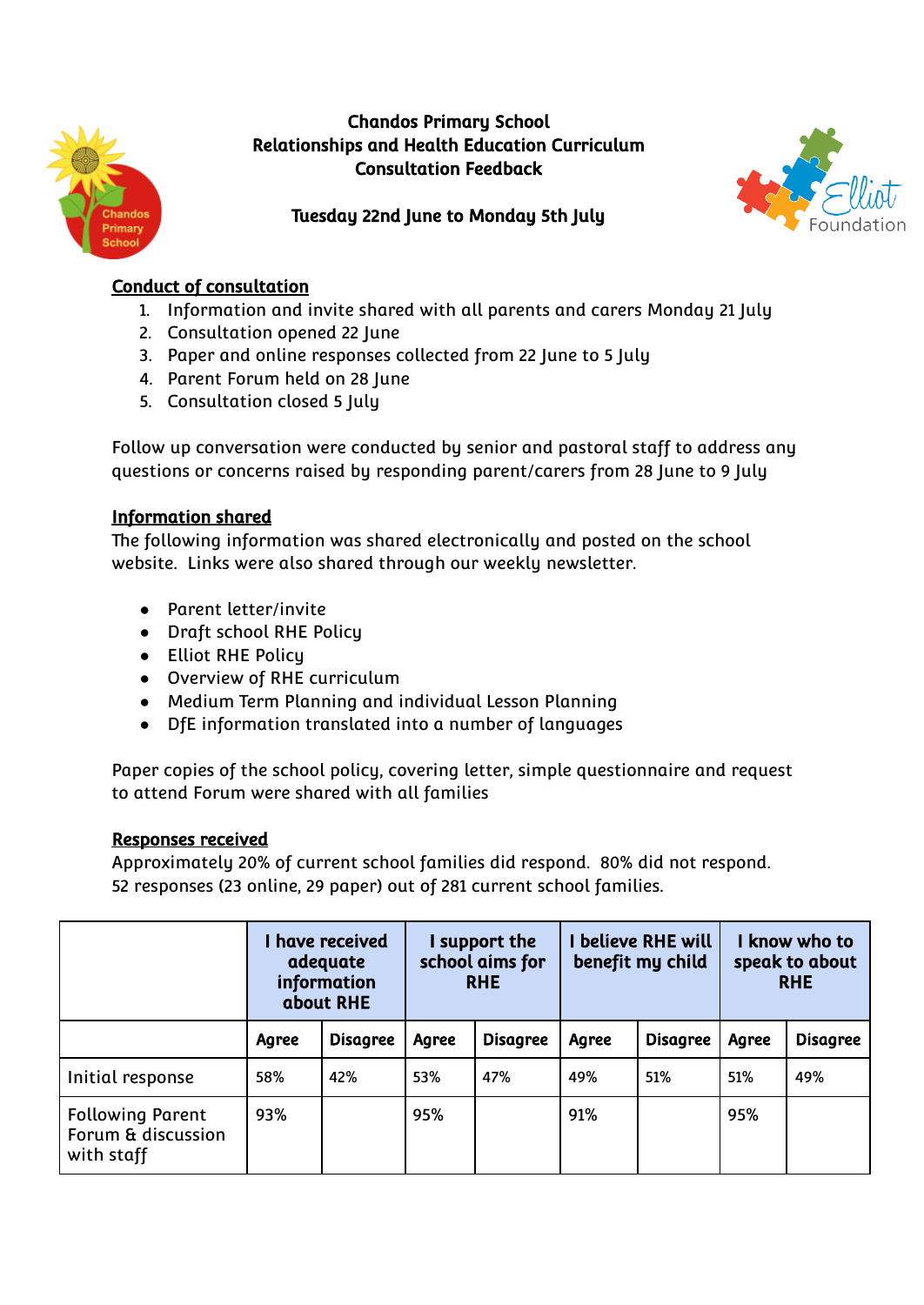### Further information requested:

| Presentation to parents             | 32 requests |
|-------------------------------------|-------------|
| Opportunities to see teaching plans | 24          |
| Termly topic summaries              | 27          |
| Recommended websites and resources  | 27          |

## Parent Forum

| <b>Attendees</b>                         |                                                                                                                         |  |
|------------------------------------------|-------------------------------------------------------------------------------------------------------------------------|--|
| <b>Parents &amp; Carers</b>              | 39 invites requested<br>26 parents attended                                                                             |  |
| <b>Elliot Foundation Academies Trust</b> | Hugh Greenway, CEO TEFAT<br>Jem Shuttleworth, Dir Governance and Policy TEFAT<br>Madison Gough, Governance/Policy TEFAT |  |
| <b>Chandos Primary</b>                   | James Allan, Head Teacher<br>Gill Devlin, Assistant Head Teacher<br>Harjit Kaur, Family Support                         |  |

#### Notes from the Forum discussion

Presentation was shared by Mr Allan explaining the nature of the consultation on the RHE policy and curriculum. Overview of the curriculum and policy shared. This included clarification that Health and Relationships Curriculum is required to be taught by all schools and is mandatory from September 2021.

Reminders were shared of where the detailed planning was available on the school website. If further information is required, parents/carers were asked to approach the head teacher, any member of the leadership team or the RHE Lead, Miss Smith (Year 3 teacher).

Miss Cockell talked through the main content of RHE curriculum. The school curriculum will follow the recommended Birmingham Local Authority curriculum. A range of resources will be used, recommended by Birmingham Local Authority.

It was also explained that as part of the consultation the school is proposing they will not teach the optional Sex Education Curriculum (How Children Are Made/Born) that can be taught in Year 6.

Mr Allan then opened the discussion for questions.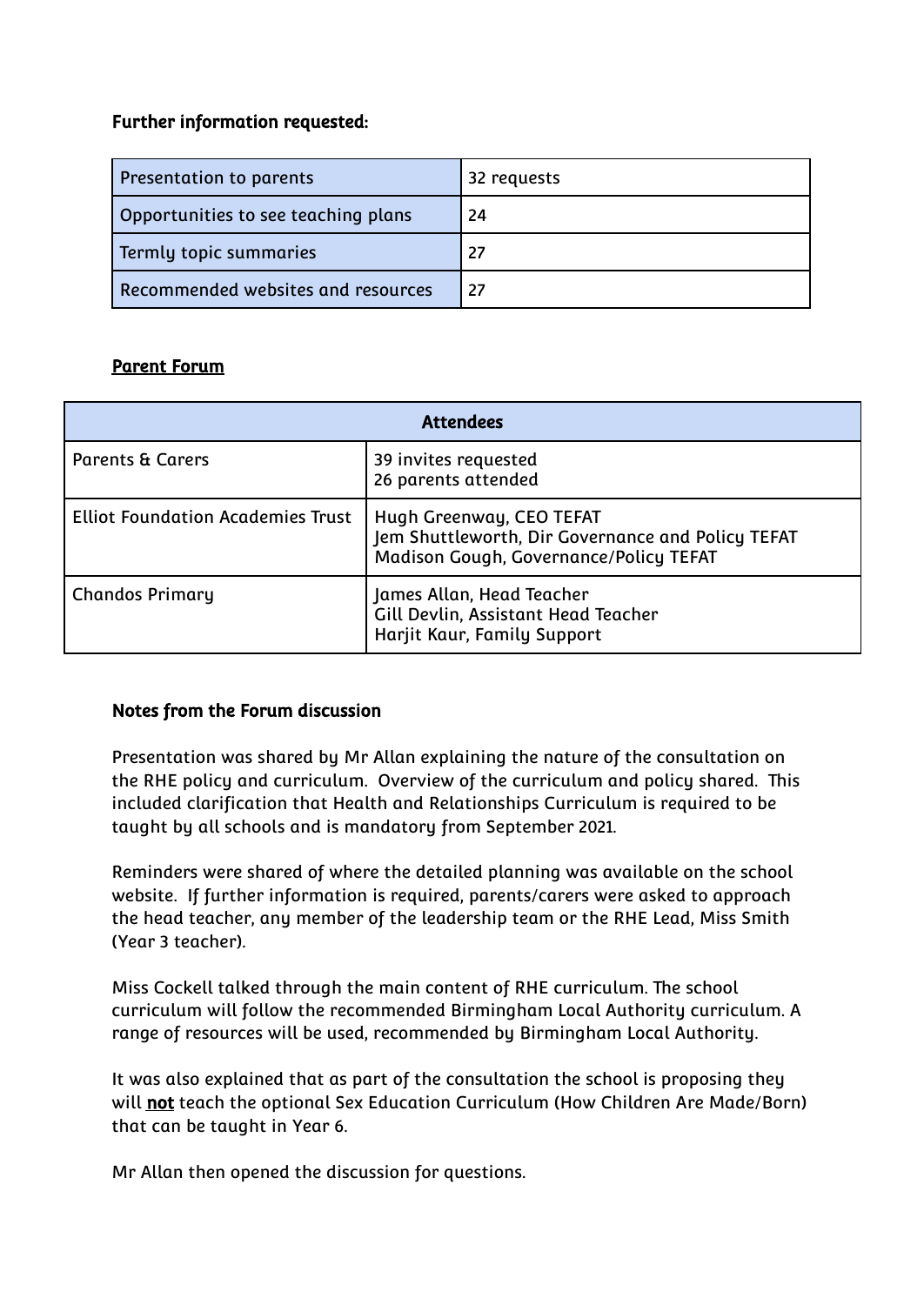Questions asked are noted below with the school response:

| <b>Question raised</b>                                                                                                                                       | <b>Response</b>                                                                                                                                                                                                                                                                                                                                                                                                                                                                                                                                                                                                                  |  |  |
|--------------------------------------------------------------------------------------------------------------------------------------------------------------|----------------------------------------------------------------------------------------------------------------------------------------------------------------------------------------------------------------------------------------------------------------------------------------------------------------------------------------------------------------------------------------------------------------------------------------------------------------------------------------------------------------------------------------------------------------------------------------------------------------------------------|--|--|
| Will Sex Education be led by external<br>partners or teachers?                                                                                               | Chandos will NOT be teaching Sex Education.<br>External partners may work with teachers to support<br>other parts of the curriculum.<br>For example:<br>the school nurse may meet with a particular<br>child/family<br>or the police may visit a class to support the<br>$\bullet$<br>learning (eg Risks of criminality/County Lines in<br>Y5/6                                                                                                                                                                                                                                                                                  |  |  |
| How will teachers be prepared to<br>provide the teaching of RHE?                                                                                             | School has been reviewing their teaching of the<br>curriculum over the last 18 months.<br>Much of what is in the RHE curriculum is already being<br>taught through Science, Computing, Religious Education<br>and our Personal/Social/Moral/Economic curriculum.<br>Teachers will have support available from specialist<br>teachers from across the Elliot Foundation as well as<br>advice and training available from the Local Authority.                                                                                                                                                                                     |  |  |
| At what age will Sex Education begin?<br>How old will the children be?                                                                                       | Chandos will NOT be teaching Sex Education to any<br>children.<br>Relationships and Health curriculum will be taught to all<br>children from Year 1 to Year 6                                                                                                                                                                                                                                                                                                                                                                                                                                                                    |  |  |
| What kind of books and resources will<br>be used to support the teaching?<br>Love Rocks?<br><b>P4C?</b>                                                      | The resources we use will be from the recommended<br>Birmingham RHE curriculum. We are in the process of<br>ordering these for next term.<br>The resources are also detailed on the lesson plans<br>available on our school website.<br>All resources and plans will be shared with parents<br>through a series of parent workshops, led by our<br>teachers, during the first half of next term, before<br>teaching of RHE begins in classes.                                                                                                                                                                                    |  |  |
| Policy refers to external agencies<br>supporting school; resources<br>generated with parents.<br>The outcomes are rather broad.<br>Can you give more detail? | The RHE curriculum is required to be taught by law in all<br>schools. The required content and outcomes of the<br>curriculum has already been confirmed by the DfE. Up to<br>6 lessons are taught in each year group over the year.<br>Recommended detailed planning (from Birmingham LA) is<br>available on our website.<br>Recommended teaching materials will be available for<br>all to see.<br>Suggestions of how to support the learning at home will<br>be shared - with suggested links to websites and<br>resources.<br>An ongoing dialogue will be maintained with<br>parents/carers as to how we can continue to work |  |  |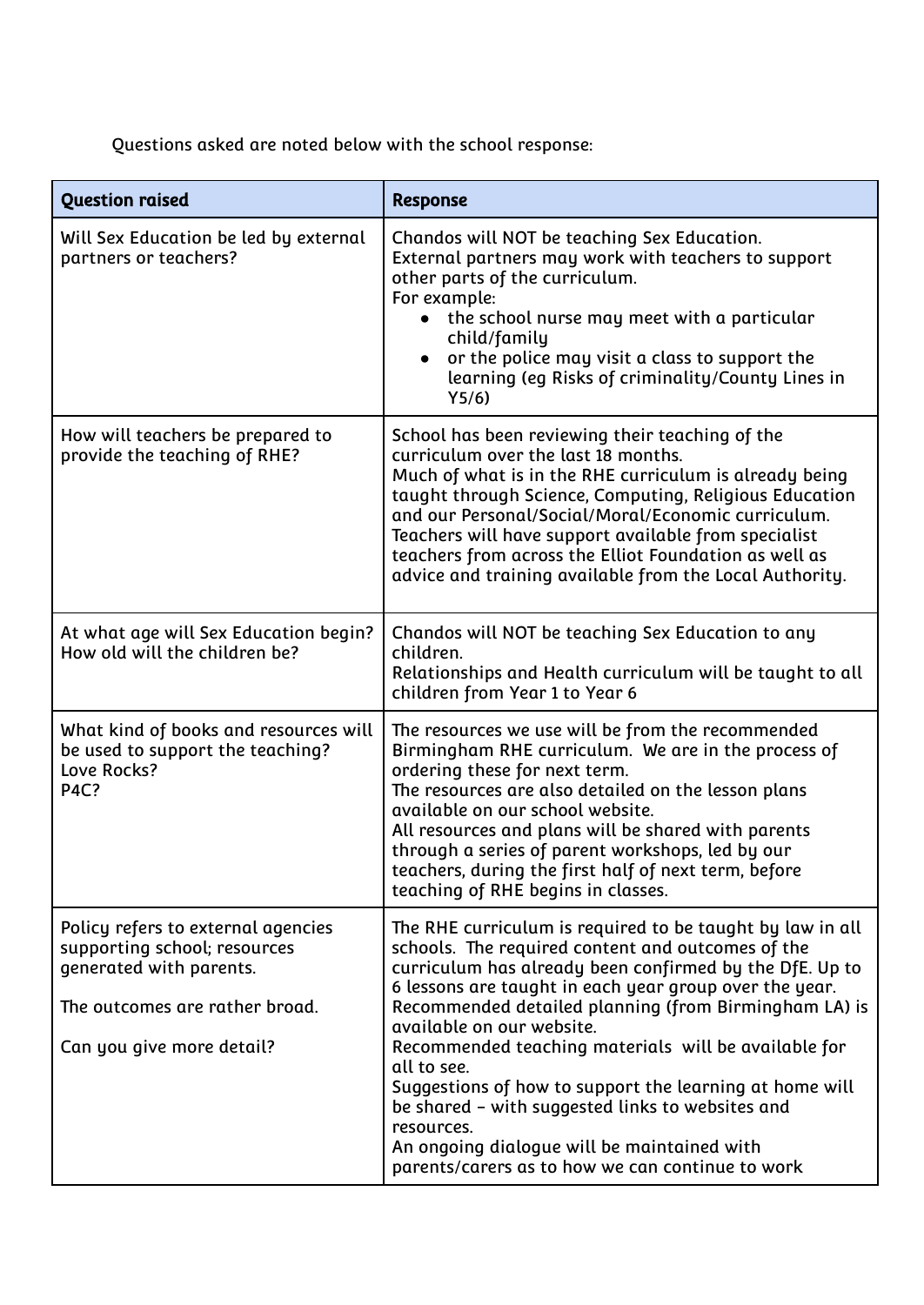|                                                                                                                                       | together to ensure all our children are happy and safe.<br>Additional support may come in the form of teachers, for<br>example, working with police, fire service, ambulance or<br>school nurse to contribute to class activities. |
|---------------------------------------------------------------------------------------------------------------------------------------|------------------------------------------------------------------------------------------------------------------------------------------------------------------------------------------------------------------------------------|
| How much of a role do parents/carers<br>have in designing the curriculum with<br>the school?                                          | We propose a series of workshops in the first half of<br>Autumn Term to ensure all parents and carers fully<br>understand what we are teaching and how. Suggestions<br>on how teaching can be adapted will be welcomed             |
|                                                                                                                                       | Termly updates can be provided for all families.                                                                                                                                                                                   |
|                                                                                                                                       | Specific parent briefings are arranged prior to particular<br>sessions, for example Love Rocks (Year 5&6 Friendships<br>and Safety Online) and Puberty talks (Y5&6)                                                                |
| It is another subject to teach in<br>September. How will schools manage<br>this? Will we see the resources? Can<br>we have workshops? | Much of what is taught in RHE is already being taught in<br>school as part of other subjects. It will not place<br>additional demands on teaching time.                                                                            |
|                                                                                                                                       | All resources will be shared with parents when available<br>next term.                                                                                                                                                             |
|                                                                                                                                       | First half of Autumn Term we will run workshops for all<br>parents to get a clear understanding of what their child<br>will be taught in each year group.                                                                          |
|                                                                                                                                       |                                                                                                                                                                                                                                    |
| Can I remove my child from RHE<br>lessons?                                                                                            | You are not allowed to remove your child from<br>Relationships and Health Education. It is a legally<br>required part of the National Curriculum.                                                                                  |
|                                                                                                                                       | Talk to us if you are worried. Parents will be fully<br>informed prior to sensitive subjects like puberty being<br>discussed with your child.                                                                                      |
| Can I remove my child from Sex<br><b>Education?</b>                                                                                   | You are allowed to remove your child from Sex Education.<br>However Chandos is NOT teaching Sex Education so this<br>option will not be required.                                                                                  |
| How might the school nurse be used<br>to help teachers/pupils?                                                                        | School nurse may speak with a parent about the needs of<br>their child during puberty. We can make a referral if<br>there is a medical need or concern.                                                                            |
| How will parents of a Muslim<br>background be supported?                                                                              | Parents/carers of all faiths/beliefs and cultural<br>backgrounds will be supported in clearly understanding<br>the content of the curriculum.                                                                                      |
|                                                                                                                                       | If you have any questions or worries please speak to any<br>member of the leadership team. We are very keen to<br>avoid any misunderstanding or confusion.                                                                         |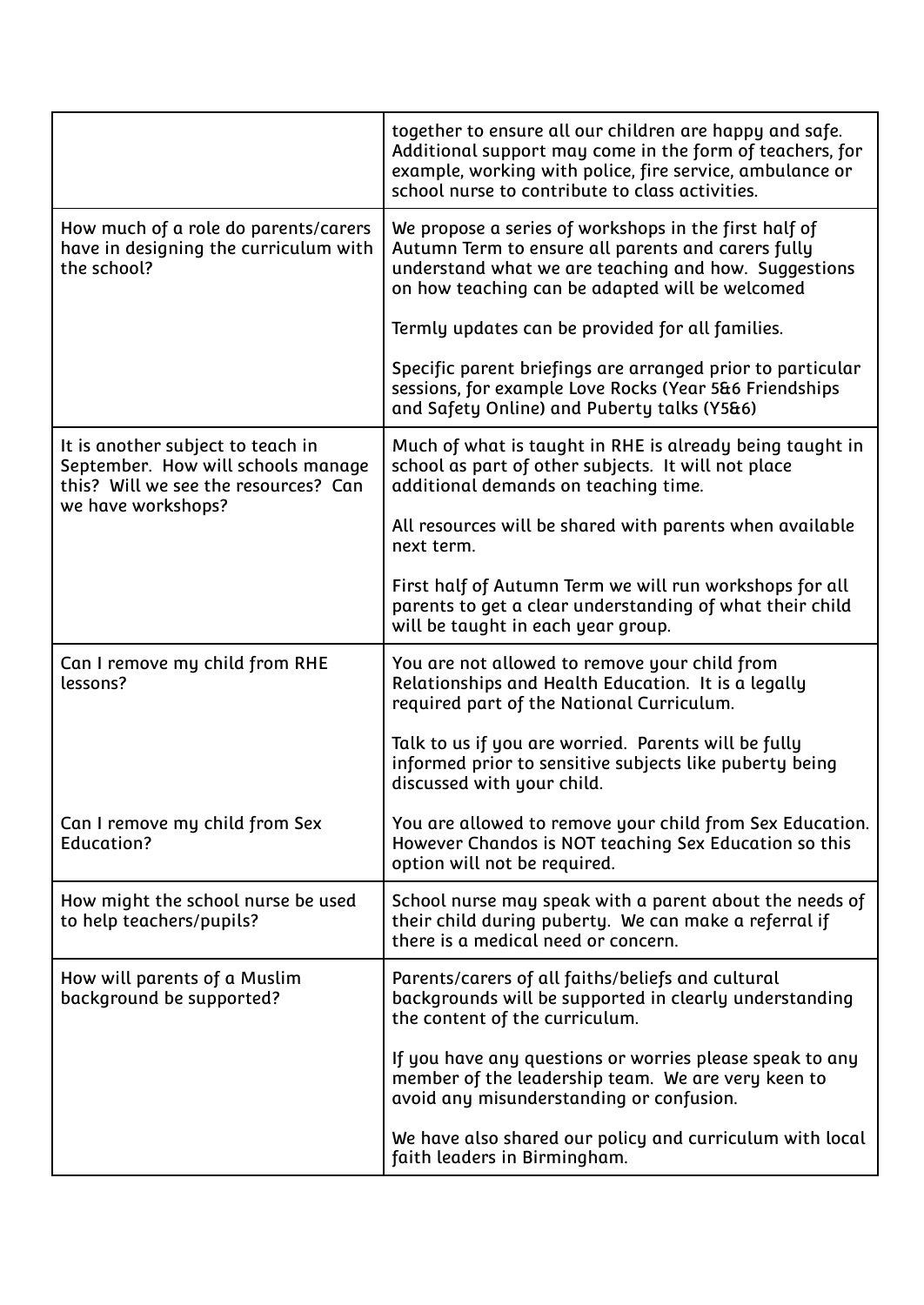| Can teachers express an opinion?                                                     | Teachers follow the national curriculum, objectively and<br>pragmatically. If children raise particular questions they<br>will always be managed in a sensitive and age<br>appropriate manner. If any concerns arise these will be<br>shared with parents/carers.                                                                                                                                                                            |
|--------------------------------------------------------------------------------------|----------------------------------------------------------------------------------------------------------------------------------------------------------------------------------------------------------------------------------------------------------------------------------------------------------------------------------------------------------------------------------------------------------------------------------------------|
| Will pupils' religious views be taken<br>into account?                               | We will consider the needs of all our children and<br>families, irrespective of their specific cultural background<br>or religious beliefs.                                                                                                                                                                                                                                                                                                  |
|                                                                                      | Sensitivity will always be shown towards any worries<br>that a parent may rise. It is essential that any parent or<br>carer who is worried and has a question they speak with<br>a member of the leadership team, or Mr Allan. It is<br>important that any possibility for confusion can be<br>avoided.                                                                                                                                      |
| Will my child be taught about how to<br>be gay? They are too young to<br>understand. | We will follow the recommended national curriculum for<br>Relationships and Health Education.<br>There is no specific teaching or promotion of LGBT.<br>When we discuss families we make clear they can be<br>different (eg: Mum and Dad, single Mum or Dad, two<br>Mums, two Dads, cared for by grandparents other<br>members of family, mixed race families, interfaith<br>families) and that's ok. All are equal and protected by<br>law. |
| What kind of relationships will they<br>be taught?                                   | To be kind, compassionate and caring to one another, to<br>respect each other's feelings and beliefs, to speak with<br>care taking responsibility for their choices and how they<br>may affect others.                                                                                                                                                                                                                                       |
|                                                                                      | In short - what we have always taught our children<br>through our school rules and values!                                                                                                                                                                                                                                                                                                                                                   |
| Can we have copies of the lesson<br>plans that will be taught?                       | Yes                                                                                                                                                                                                                                                                                                                                                                                                                                          |
|                                                                                      | We will arrange for a series of workshops in the first half<br>of the Autumn Term for each year group. The teachers<br>will share the resources, plans and model particular<br>aspects of the teaching for parents.                                                                                                                                                                                                                          |
|                                                                                      | Additional resources will also be shared to enable parents<br>to support their child's learning and discussions with<br>parents at home.                                                                                                                                                                                                                                                                                                     |
| If Sex Education does happen in the<br>future, will you let us know?                 | If there is to be any change in the proposed Relationships<br>and Health Education curriculum to include Sex<br>Education (How babies are made) this would be consulted<br>on in full with all parents and carers.                                                                                                                                                                                                                           |